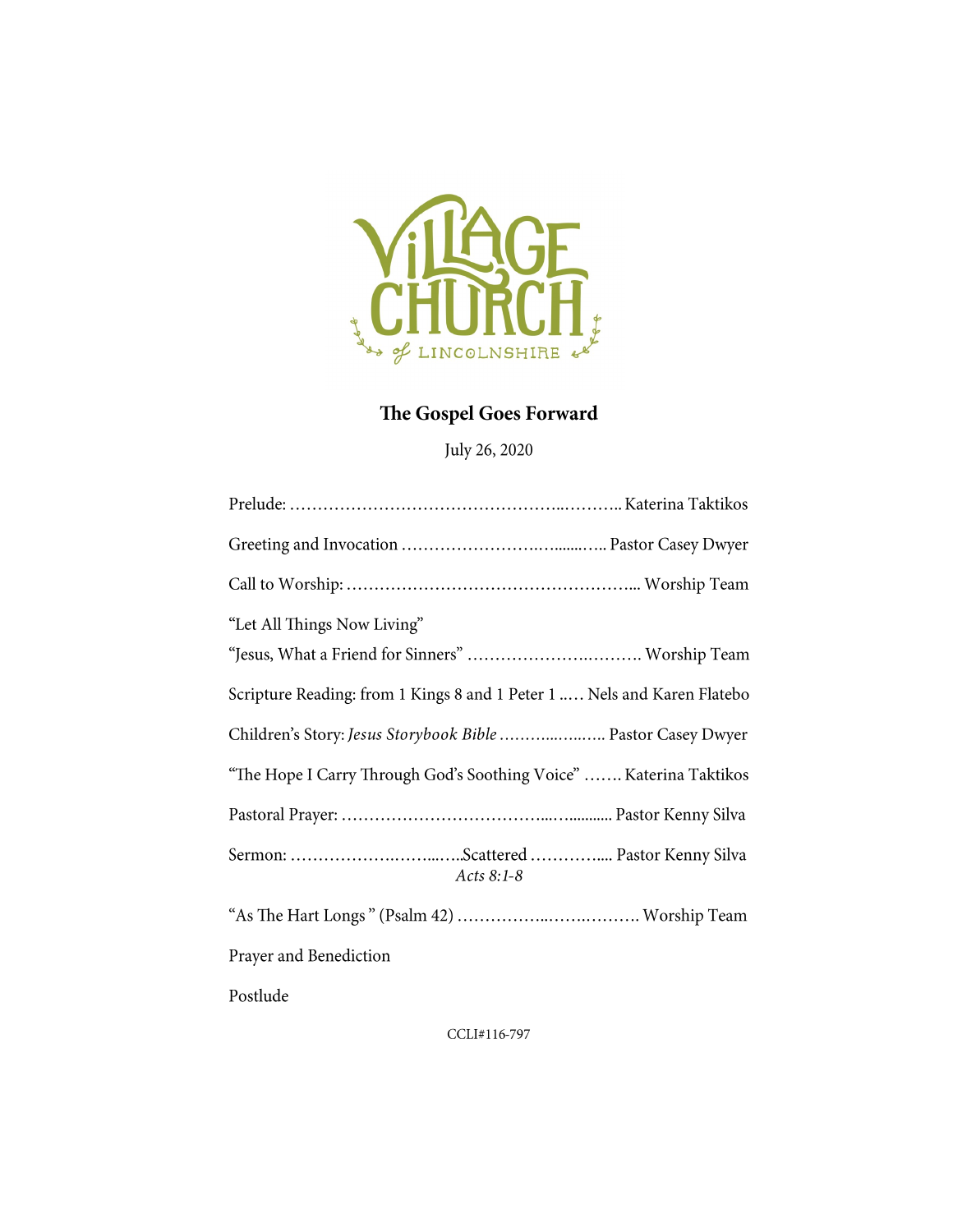## Let All Things Now Living

Let all things now living a song of thanksgiving To God the Creator triumphantly raise; Who fashioned and made us, protected and stayed us, Who still guides us on to the end of our days.

God's banners are o'er us; His light goes before us – A pillar of fire shining forth in the night – Till shadows have vanished and darkness is banished, As forward we travel from light into light.

His law He enforces; the stars in their courses, And sun in its orbit obediently shine. The hills and the mountains, the rivers and fountains, The deeps of the ocean proclaim Him divine.

We too should be voicing our love and rejoicing; With glad adoration a song let us raise Till all things now living unite in thanksgiving: "To God in the highest, hosanna and praise!"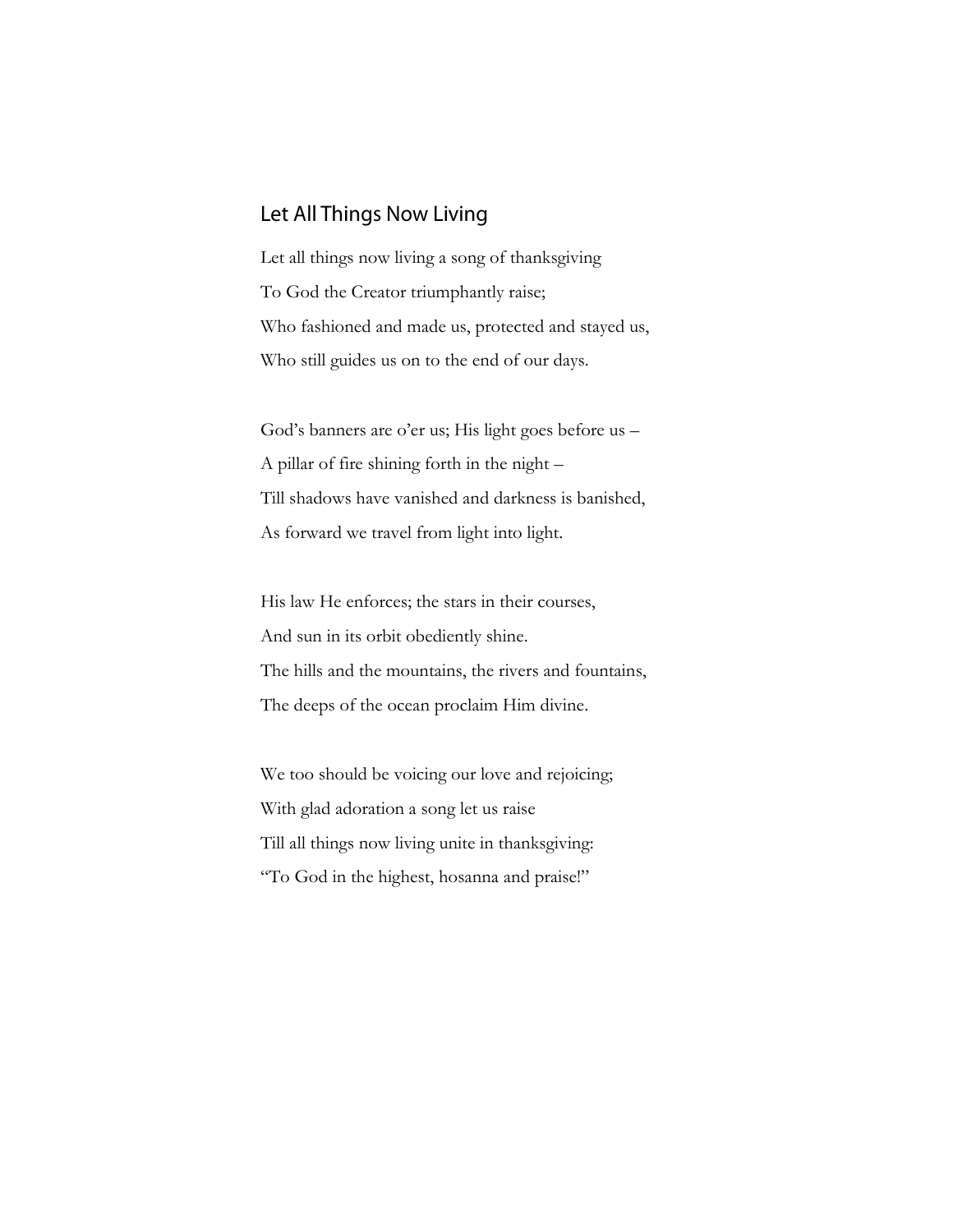## Jesus What a Friend for Sinners

Jesus, what a Friend for sinners! Jesus, Lover of my soul; Friends may fail me, foes assail me, He, my Savior, makes me whole.

Hallelujah! What a Savior! Hallelujah! What a Friend! Saving, helping, keeping, loving, He is with me to the end.

Jesus, what a Help in sorrow! While the tempest still is high; Storms about me, night o'ertakes me, He, my Pilot, hears my cry.

Hallelujah! What a Savior! Hallelujah! What a Friend! Saving, helping, keeping, loving, He is with me to the end.

Jesus, what a Guide and Keeper! More than all in Him I find; He has granted me forgiveness, I am His and He is mine.

Hallelujah! What a Savior! Hallelujah! What a Friend! Saving, helping, keeping, loving, He is with me to the end.